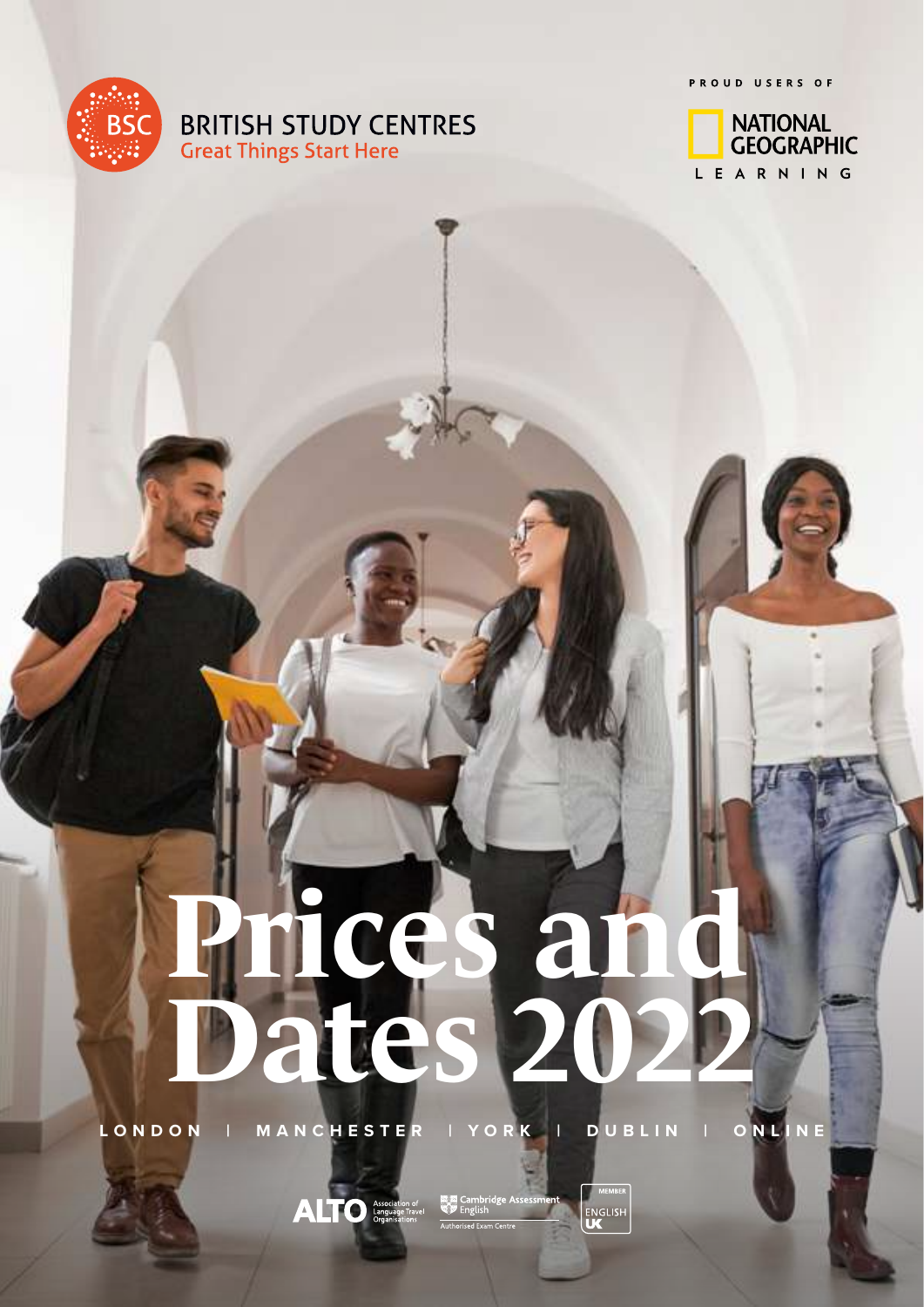

means anyone can fit in.<sup>99</sup> Paddington Bear *"In London, everyone in is different, and that* 

#### **COURSE FACTS COURSE PRICES** (PRICES PER WEEK)

| Prices: £/week                                         | Course                                     | Lessons<br>per week | $2 - 11$<br>weeks | $12 - 23$<br>weeks | $24+$<br>weeks |
|--------------------------------------------------------|--------------------------------------------|---------------------|-------------------|--------------------|----------------|
| <b>Registration fee: £50</b>                           |                                            | 15                  | £250              | £235               | £195           |
| Course material fee: £35                               |                                            | 20                  |                   |                    |                |
| Minimum age: 16 years                                  | <b>AM Courses:</b>                         |                     | £300              | £275               | £240           |
| <b>Minimum stay: 2 weeks</b>                           | General English<br><b>Business English</b> | 25                  | £335              | £305               | £280           |
| Class size: Maximum 14                                 | <b>IFITS</b>                               | 30                  | £375              | £340               | £300           |
| Minimum levels:                                        |                                            | 35                  | £400              | £365               | £315           |
| <b>General English:</b><br>Beginners (A1)              |                                            | 15 <sup>1</sup>     | £200              | £185               | £155           |
| <b>Business English:</b><br>Pre-Intermediate (A2)      | <b>PM Courses:</b><br>General English      | 20                  | £240              | £220               | £190           |
| <b>IELTS</b> Intermediate:                             | <b>Business English</b><br><b>IELTS</b>    | 25                  | £270              | £245               | £225           |
| Pre-Intermediate (A2) or IELTS 3.5-5.0                 |                                            | 30                  | £300              | £270               | £240           |
| <b>IELTS Advanced:</b><br>Upper Int (B2) or IELTS 5.5+ |                                            |                     |                   |                    |                |
| <b>B2 First (FCE):</b><br>Intermediate (B1)            | <b>Cambridge Exam Preparation</b>          | Lessons<br>per week | <b>Start Date</b> | <b>Weeks</b>       | Price          |

20

20

**per week**

31 Jan

17 Oct

4 Jul

**2–11 weeks**

25 25 Apr 6 £335

30 £375

 $1 \text{ Aug}$  4  $4 \text{ Aug}$ 

25 and 25 and 25 and 25 and 25 and 25 and 25 and 26 and 26 and 26 and 26 and 26 and 26 and 26 and 26 and 26 and 26 and 26 and 26 and 26 and 26 and 26 and 26 and 26 and 26 and 26 and 26 and 26 and 26 and 26 and 26 and 26 an 30 £375

15 £250 £235 £195 20 £300 £275 £240

6

**12–23 weeks**

£300

£300

**24+ weeks**

| C1 Advanced (CAE): |  |
|--------------------|--|
| Advanced (C1)      |  |

*OET:* Upper Int (B2)

#### **Lesson duration:** 45 minutes

#### **Private Lessons:**

£55 per lesson (60 minutes) Pre-book ten lessons for only £500

| <sup>1</sup> General English only, A2 to B2 level |
|---------------------------------------------------|
|                                                   |

OET

B2 First (FCE) C1 Advanced (CAE)

B2 First (FCE) C1 Advanced (CAE)

**OET Preparation** <sup>2</sup> **Lessons**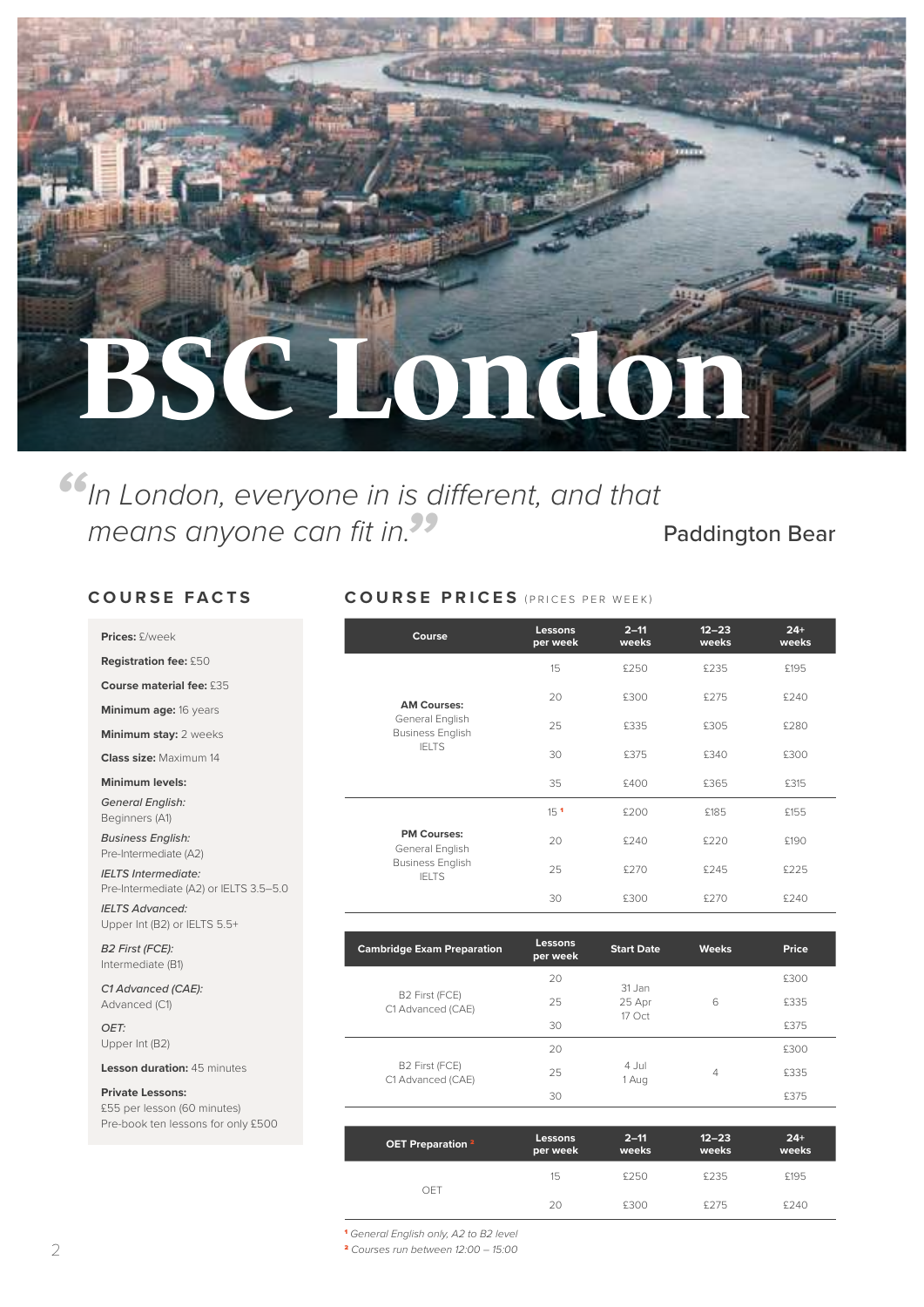#### **Residence – 18+ only** (Stay: Sunday to Saturday)

MAX 40 MIN DISTANCE TO SCHOOL

| Room Type                                    | <b>Board Basis</b> | Price per<br>Week | <b>Summer</b><br>(19 Jun - 27<br>Aug) | <b>Distance to School</b> |
|----------------------------------------------|--------------------|-------------------|---------------------------------------|---------------------------|
| Single (Private Bathroom)<br>Vita            | Self-<br>catering  | £375              | £395                                  | 20 min train + walk       |
| Single Premium<br>(Private Bathroom)<br>Vita | Self-<br>catering  | £395              | £415                                  | 20 min train + walk       |
| Studio<br>Drapery Plaza                      | Self-<br>catering  | £490              | £510                                  | 40 min train + walk       |

#### **Homestay** (Stay: Sunday to Saturday)

40–60 MIN DISTANCE TO SCHOOL

| Room Type | <b>Board Basis</b> | Price per<br>Week | <b>Summer</b><br>(19 Jun-27<br>Aug) | <b>Extra Night</b> | <b>Distance to</b><br>School |
|-----------|--------------------|-------------------|-------------------------------------|--------------------|------------------------------|
| Single    | Self-<br>catering  | £185              | £200                                | £35                |                              |
|           | B&B                | £195              | £220                                |                    | $40 - 60$                    |
|           | <b>Half Board</b>  | £220              | £245                                |                    |                              |
| Twin      | Self-<br>catering  | £170              | £185                                |                    | min                          |
|           | <b>B&amp;B</b>     | £180              | £200                                |                    |                              |
|           | <b>Half Board</b>  | £200              | £230                                |                    |                              |

#### **Homestay+**

Homestay experience with access to a private bathroom and a convenient location closer to the school. 30–60 MIN DISTANCE TO SCHOOL

| Room Type                 | <b>Board Basis</b> | Price per<br>Week | Summer<br>(19 Jun-27<br>Aug) | <b>Extra Night</b> | Distance to<br>School |
|---------------------------|--------------------|-------------------|------------------------------|--------------------|-----------------------|
|                           | B&B                | \$275             | £300                         | £50                | $30 - 60$             |
| Single (Private Bathroom) | Half Board         | <b>£325</b>       | £360                         |                    | min                   |

#### **Accommodation finding fee:** £50

**Bedding and Kitchen Pack:** £35 (applicable to Vita)

#### **Damage Deposit:** £250

**Special diet supplement:** £30 per week *(celiac, halal, kosher, vegan, lactose intolerance)*

**Homestay Christmas week supplement fee:** £40 *(applies for weeks commencing 19 and 26 December)*

Upon arrival in the UK students might be required to quarantine for 10 days. Check our SafeStay package here for more details.

#### **AIRPORT TRANSFERS** (ONE WAY, PER PERSON)

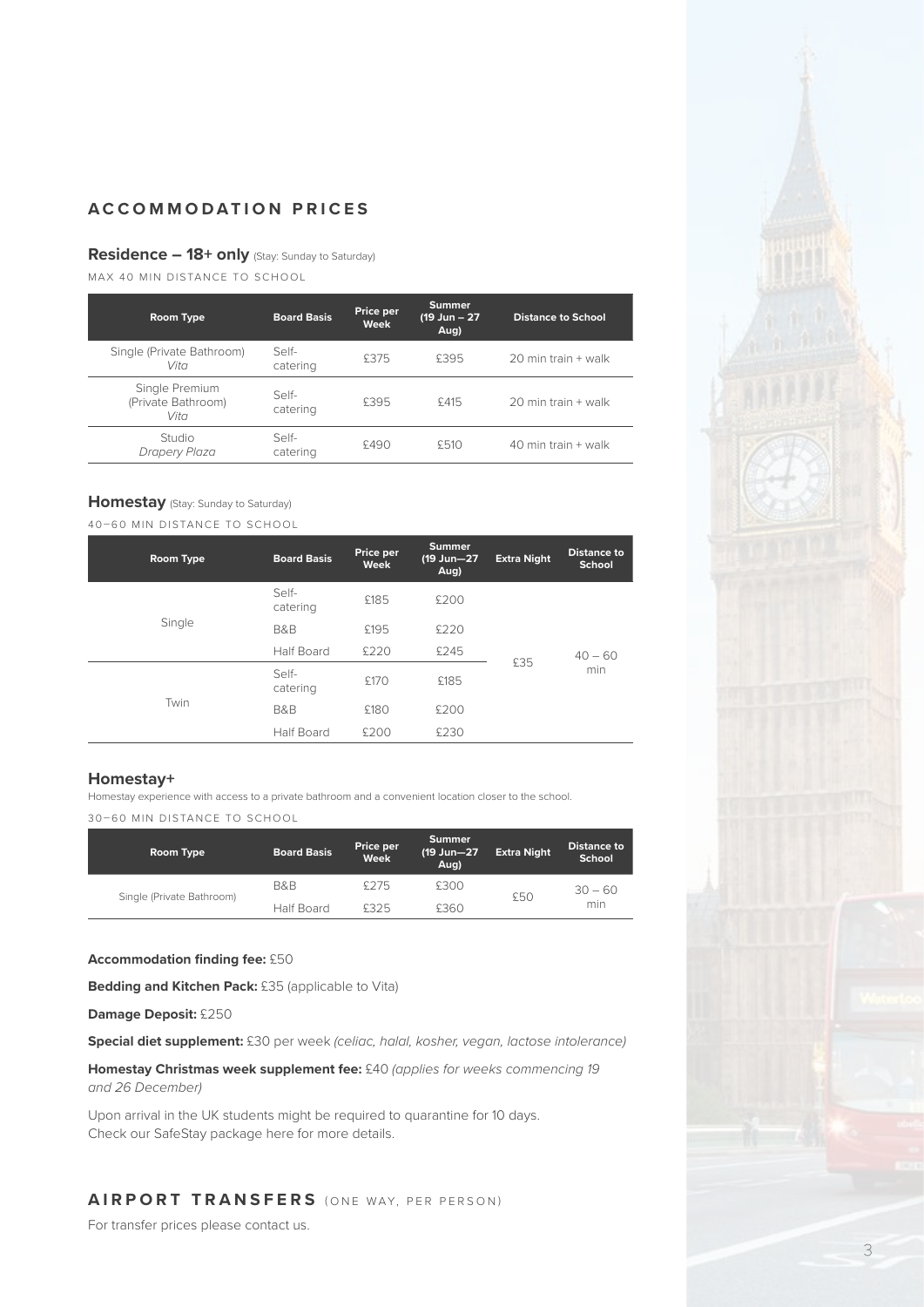## **BSC Manchester**

*"This is Manchester, we do things differently here."*

#### Tony Wilson

#### **COURSE FACTS**

*IELTS Advanced:*  Upper Int (B2) or IELTS 5.5+

Pre-book ten lessons for only £500

| Prices: £/week                                                       | Course                                     | Lessons<br>per week | $2 - 11$<br>weeks | $12 - 23$<br>weeks | $24+$<br>weeks |
|----------------------------------------------------------------------|--------------------------------------------|---------------------|-------------------|--------------------|----------------|
| <b>Registration fee: £50</b>                                         |                                            | 15                  | £225              | £210               | £175           |
| Course material fee: £35                                             |                                            |                     |                   |                    |                |
| Minimum age: 16 years                                                | <b>AM Courses:</b>                         | 20                  | £270              | £245               | £215           |
| <b>Minimum stay: 2 weeks</b>                                         | General English<br><b>Business English</b> | 25                  | £300              | £275               | £250           |
| <b>Class size: Maximum 14</b>                                        | <b>IELTS</b>                               | 30                  | £340              | £305               | £270           |
| Minimum levels:                                                      |                                            | 35                  | £360              | £330               | £285           |
| <b>General English:</b><br>Beginners (A1)                            |                                            | 15 <sup>1</sup>     | £180              | £170               | £140           |
| <b>Business English:</b><br>Pre-Intermediate (A2)                    | <b>PM Courses:</b><br>General English      | 20                  | £215              | £195               | £170           |
| <b>IELTS Intermediate:</b><br>Pre-Intermediate (A2) or IELTS 3.5-5.0 | <b>Business English</b><br><b>IELTS</b>    | 25                  | £240              | £220               | £200           |
| <b>IELTS Advanced:</b>                                               |                                            | 30                  | £270              | £245               | £215           |

**COURSE PRICES** (PRICES PER WEEK)

| B2 First (FCE):<br>Intermediate (B1) | <b>Cambridge Exam Preparation</b>               | <b>Lessons</b><br>per week | <b>Start Date</b> | <b>Weeks</b> | Price |
|--------------------------------------|-------------------------------------------------|----------------------------|-------------------|--------------|-------|
| C1 Advanced (CAE):                   |                                                 | 20                         | 31 Jan            |              | £270  |
| Advanced (C1)                        | B <sub>2</sub> First (FCE)<br>C1 Advanced (CAE) | 25                         | 25 Apr<br>17 Oct  | 6            | £300  |
| OET:<br>Upper Int (B2)               |                                                 | 30                         |                   |              | £340  |
| <b>Lesson duration: 45 minutes</b>   |                                                 | 20                         |                   |              | £270  |
| <b>Private Lessons:</b>              | B <sub>2</sub> First (FCE)<br>C1 Advanced (CAE) | 25                         | 4 Jul<br>1 Aug    | 4            | £300  |
| £55 per lesson (60 minutes)          |                                                 | 30                         |                   |              | £340  |

| OET Preparation <sup>2</sup> | Lessons<br>per week | $2 - 11$<br>weeks | $12 - 23$<br>weeks | $24+$<br>weeks |
|------------------------------|---------------------|-------------------|--------------------|----------------|
| OFT                          | 15                  | £225              | £210               | £175           |
|                              | 20                  | £270              | £245               | £215           |

<sup>1</sup> *General English only, A2 to B2 level*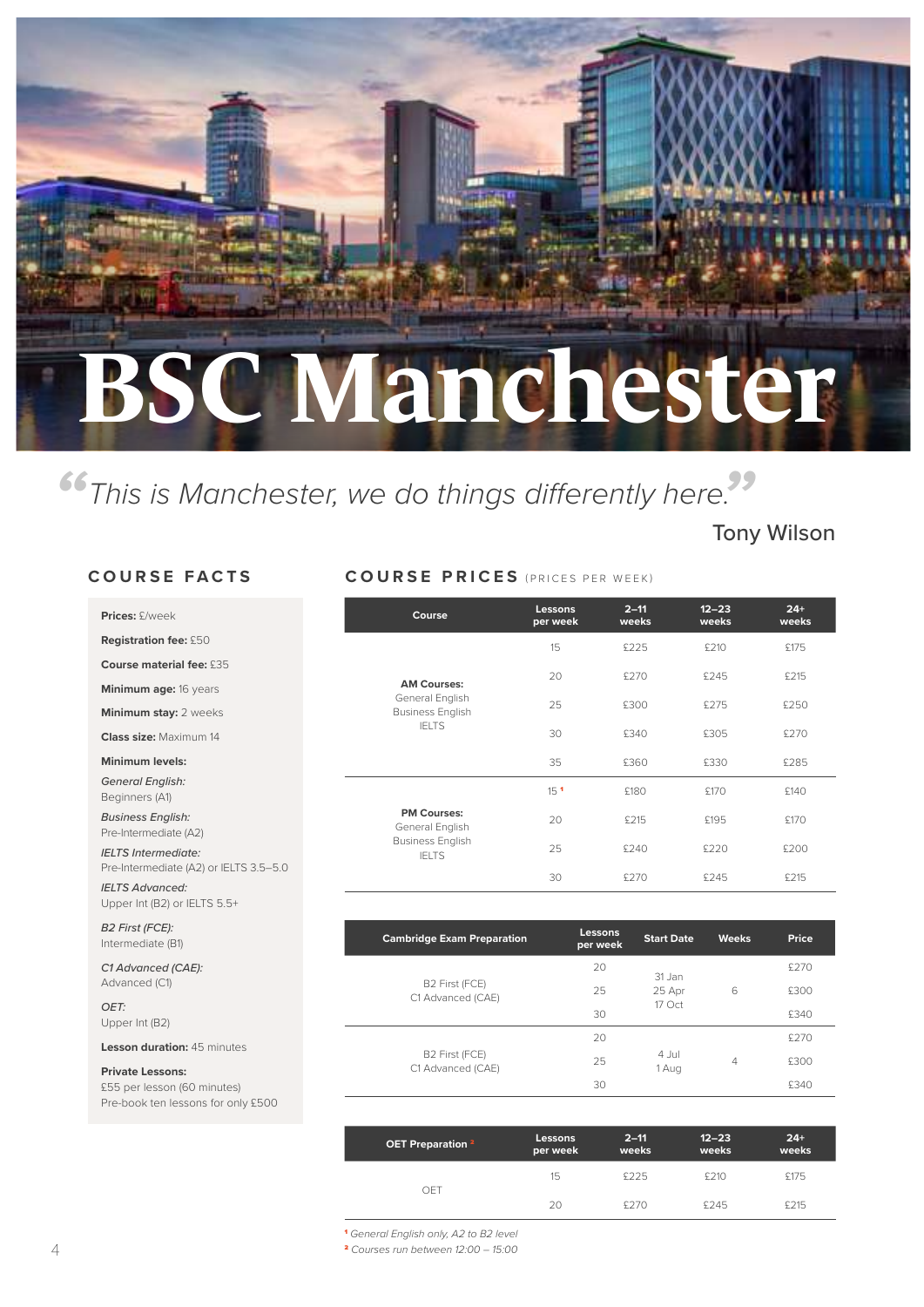#### **Residence – 18+ only** (Stay: Sunday to Saturday)

MAX 15 MIN DISTANCE TO SCHOOL

| Room Type      | <b>Board Basis</b> | Price per<br>Week | <b>Summer</b><br>$(19 \text{ Jun} - 27)$<br>Aug) | <b>Distance to School</b> |
|----------------|--------------------|-------------------|--------------------------------------------------|---------------------------|
| Studio<br>Vita | Self-<br>catering  | £375              | £395                                             | 15 min train $+$ walk     |

#### **Homestay** (Stay: Sunday to Saturday)

30–45 MIN DISTANCE TO SCHOOL

| Room Type | <b>Board Basis</b> | Price per<br>Week | <b>Summer</b><br>(19 Jun-27<br>Aug) | <b>Extra Night</b> | <b>Distance to</b><br><b>School</b> |
|-----------|--------------------|-------------------|-------------------------------------|--------------------|-------------------------------------|
| Single    | Self-<br>catering  | £170              | £185                                | £35                |                                     |
|           | <b>B&amp;B</b>     | £180              | £200                                |                    |                                     |
|           | <b>Half Board</b>  | £195              | £225                                |                    | $30 - 45$                           |
| Twin      | Self-<br>catering  | £160              | £175                                |                    | min                                 |
|           | <b>B&amp;B</b>     | £170              | £190                                |                    |                                     |
|           | <b>Half Board</b>  | £185              | £215                                |                    |                                     |

#### **Homestay+**

Homestay experience with access to a private bathroom and a convenient location closer to the school.

30–45 MIN DISTANCE TO SCHOOL

| Room Type                 | <b>Board Basis</b> | Price per<br>Week | <b>Summer</b><br>(19 Jun-27<br>Aug) | <b>Extra Night</b> | <b>Distance to</b><br>School |
|---------------------------|--------------------|-------------------|-------------------------------------|--------------------|------------------------------|
|                           | B&B                | £230              | £260                                | £50                | $30 - 45$                    |
| Single (Private Bathroom) | Half Board         | \$760             | £300                                |                    | min                          |

#### **Accommodation finding fee:** £50

**Bedding and Kitchen Pack:** £35 (applicable to Vita)

**Damage Deposit:** £250

**Special diet supplement:** £30 per week *(celiac, halal, kosher, vegan, lactose intolerance)*

**Homestay Christmas week supplement fee:** £40 *(applies for weeks commencing 19 and 26 December)*

Upon arrival in the UK students might be required to quarantine for 10 days. Check our SafeStay package here for more details.

#### **AIRPORT TRANSFERS** (ONE WAY, PER PERSON)

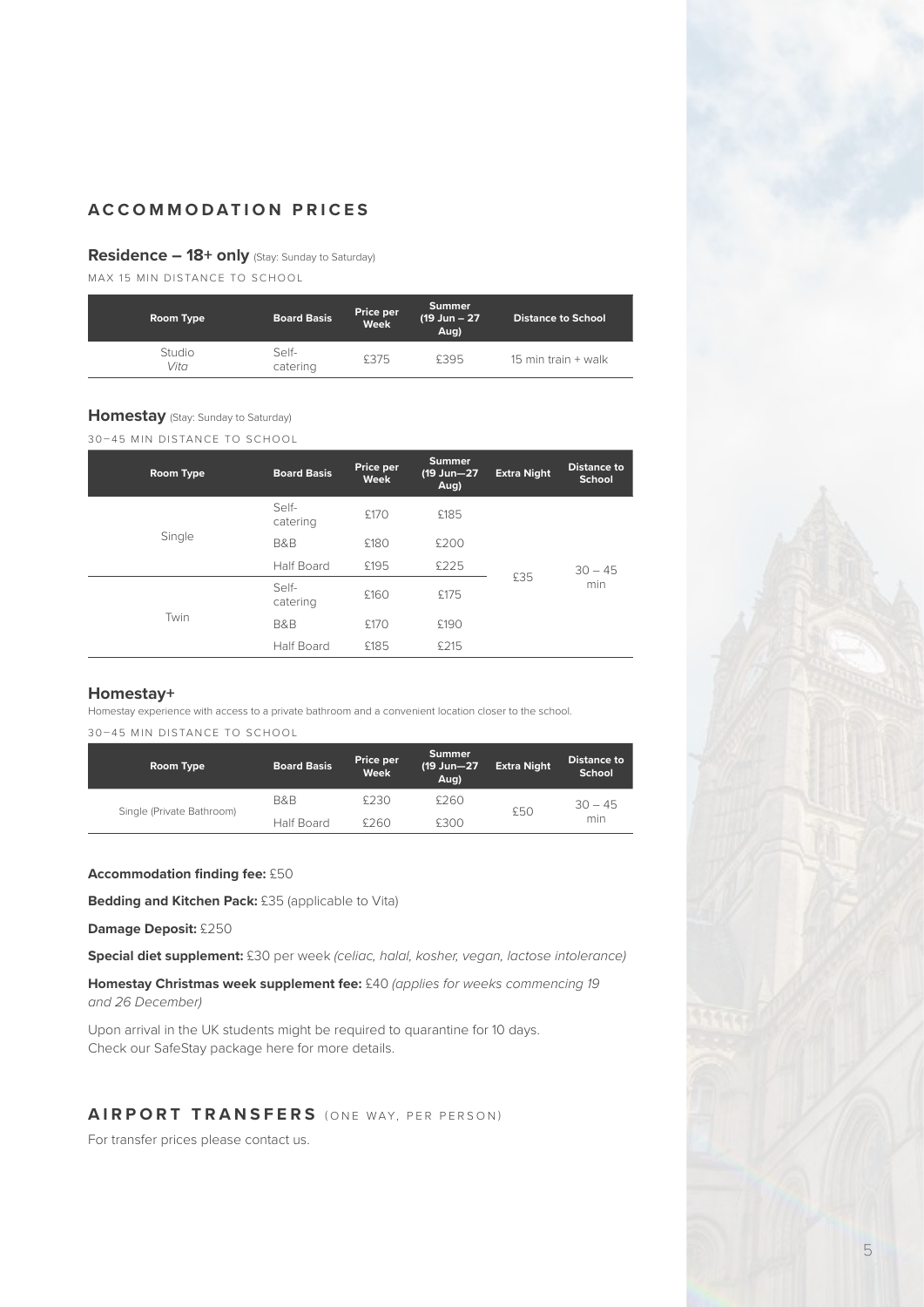

### *"York is like a box of chocolates."*

#### Rabbie

#### **COURSE FACTS**

**Prices:** £/week **Registration fee:** £50 **Course material fee:** £35 **Minimum age:** 16 years **Minimum stay:** 2 weeks **Class size:** Maximum 14 **Minimum levels:** *General English:*  Beginners (A1) *Business English:*  Pre-Intermediate (A2) *IELTS Intermediate:*  Pre-Intermediate (A2) or IELTS

*IELTS Advanced:*  Upper Int (B2) or IELTS 5.5+

Pre-book ten lessons for only £500

| Course                                     | <b>Lessons</b><br>per week | $2 - 11$<br>weeks | $12 - 23$<br>weeks | $24+$<br>weeks |
|--------------------------------------------|----------------------------|-------------------|--------------------|----------------|
|                                            | 15                         | £210              | £200               | £165           |
| <b>AM Courses:</b>                         | 20                         | £255              | £235               | £205           |
| General English<br><b>Business English</b> | 25                         | £285              | £260               | £240           |
| <b>IELTS</b>                               | 30                         | £320              | £290               | £255           |
|                                            | 35                         | £340              | £310               | £265           |
|                                            | 15 <sup>1</sup>            | £170              | £160               | £130           |
| <b>PM Courses:</b><br>General English      | 20                         | £205              | £190               | £165           |
| <b>Business English</b><br><b>IELTS</b>    | 25                         | £230              | £210               | £190           |
|                                            | 30                         | £255              | £230               | £205           |

**COURSE PRICES** (PRICES PER WEEK)

| <b>B2 First (FCE):</b><br>Intermediate (B1) | <b>Cambridge Exam Preparation</b>   | Lessons<br>per week | <b>Start Date</b> | <b>Weeks</b> | Price |
|---------------------------------------------|-------------------------------------|---------------------|-------------------|--------------|-------|
| C1 Advanced (CAE):                          |                                     | 20                  | 31 Jan            |              | £255  |
| Advanced (C1)                               | B2 First (FCE)<br>C1 Advanced (CAE) | 25                  | 25 Apr            | 6            | £285  |
| OET:<br>Upper Int (B2)                      |                                     | 30                  | 17 Oct            |              | £320  |
| Lesson duration: 45 minutes                 |                                     | 20                  |                   |              | £255  |
| <b>Private Lessons:</b>                     | B2 First (FCE)<br>C1 Advanced (CAE) | 25                  | 4 Jul<br>1 Aug    | 4            | £285  |
| £55 per lesson (60 minutes)                 |                                     | 30                  |                   |              | £320  |

| OET Preparation <sup>2</sup> | Lessons<br>per week | $2 - 11$<br>weeks | $12 - 23$<br>weeks | $24+$<br>weeks |
|------------------------------|---------------------|-------------------|--------------------|----------------|
| OFT                          | 15                  | £210              | £200               | £165           |
|                              | 20                  | £255              | £235               | £205           |

<sup>1</sup> *General English only, A2 to B2 level*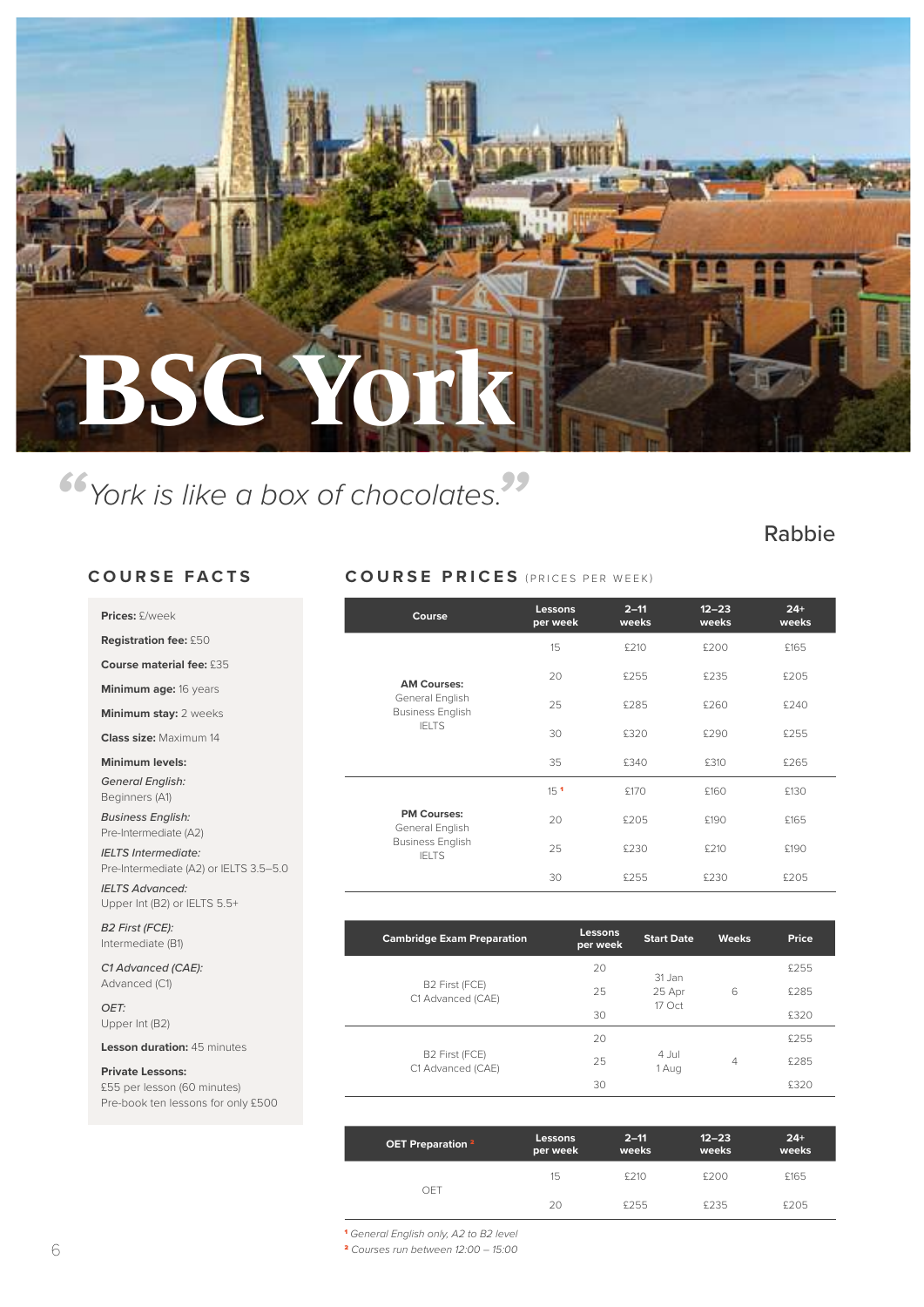#### **Residence – 18+ only** (Stay: Sunday to Saturday)

MAX 15 MIN DISTANCE TO SCHOOL

| Room Type                                   | <b>Board Basis</b> | Price per<br>Week | <b>Summer</b><br>$(19 \text{ Jun} - 27)$<br>Aua) | <b>Distance to School</b> |
|---------------------------------------------|--------------------|-------------------|--------------------------------------------------|---------------------------|
| Single (Private Bathroom)<br>Student Castle | Self-<br>catering  | \$275             | £295                                             | 15 min walk               |

#### **Homestay** (Stay: Sunday to Saturday)

30–45 MIN DISTANCE TO SCHOOL

| Room Type      | <b>Board Basis</b> | Price per<br><b>Week</b> | <b>Summer</b><br>(19 Jun-27<br>Aug) | <b>Extra Night</b> | <b>Distance to</b><br>School |
|----------------|--------------------|--------------------------|-------------------------------------|--------------------|------------------------------|
| Single<br>Twin | Self-<br>catering  | £170                     | £185                                |                    |                              |
|                | <b>B&amp;B</b>     | £180                     | £200                                |                    |                              |
|                | <b>Half Board</b>  | £195                     | £225                                | £35                | $30 - 45$                    |
|                | Self-<br>catering  | £160                     | £175                                |                    | min                          |
|                | <b>B&amp;B</b>     | £170                     | £190                                |                    |                              |
|                | <b>Half Board</b>  | £185                     | £215                                |                    |                              |

#### **Homestay+**

Homestay experience with access to a private bathroom and a convenient location closer to the school. 30–45 MIN DISTANCE TO SCHOOL

| Room Type                 | <b>Board Basis</b> | Price per<br>Week | <b>Summer</b><br>(19 Jun-27<br>Aug) | <b>Extra Night</b> | <b>Distance to</b><br>School |
|---------------------------|--------------------|-------------------|-------------------------------------|--------------------|------------------------------|
|                           | B&B                | £230              | £260                                | £50                | $30 - 45$                    |
| Single (Private Bathroom) | <b>Half Board</b>  | \$260             | £300                                |                    | min                          |

#### **Accommodation finding fee:** £50

**Bedding and Kitchen Pack:** £35 (applicable to Vita)

**Damage Deposit:** £250

**Special diet supplement:** £30 per week *(celiac, halal, kosher, vegan, lactose intolerance)*

**Homestay Christmas week supplement fee:** £40 *(applies for weeks commencing 19 and 26 Dec)*

Upon arrival in the UK students might be required to quarantine for 10 days. Check our SafeStay package here for more details.

#### **AIRPORT TRANSFERS** (ONE WAY, PER PERSON)

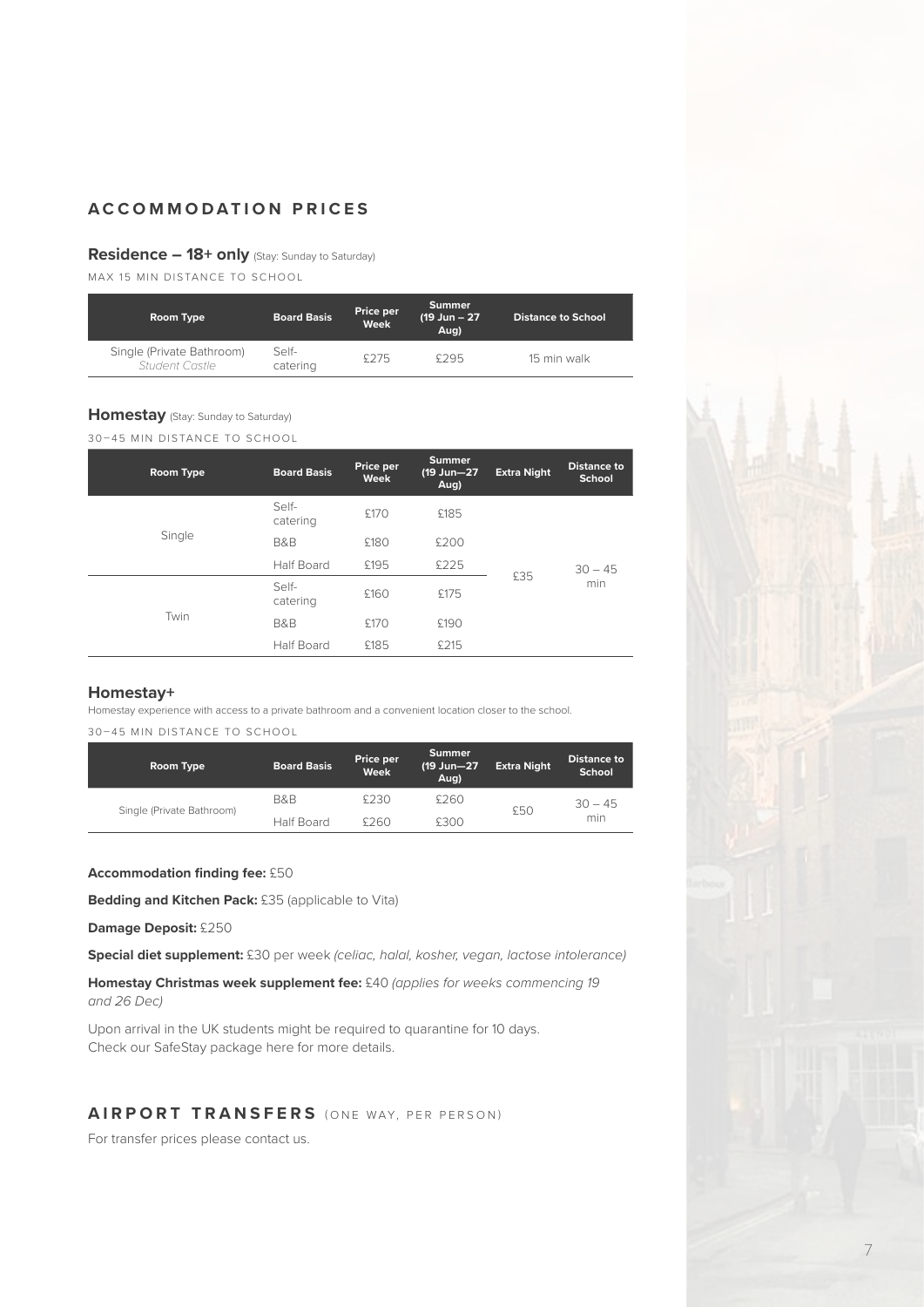# **BSC Dublin**

### *"When I die Dublin will be written in my heart."*

James Joyce

#### **COURSE FACTS**

Upper Int (B2) or IELTS 5.5+

| Prices: $\in$ /week                                                  | Course                                  | Lessons<br>per week | $2 - 11$<br>weeks | $12 - 23$<br>weeks | $24+$<br>weeks |
|----------------------------------------------------------------------|-----------------------------------------|---------------------|-------------------|--------------------|----------------|
| <b>Registration fee: <math>€50</math></b>                            |                                         | 15                  | €210              | €200               | €165           |
| Course material fee: $635$                                           |                                         | 20                  |                   |                    |                |
| Minimum age: 16 years                                                | <b>AM Courses:</b><br>General English   |                     | €255              | €235               | €205           |
| <b>Minimum stay: 2 weeks</b>                                         | <b>Business English</b>                 | 25                  | €285              | €260               | €240           |
| <b>Class size: Maximum 14</b>                                        | <b>IELTS</b>                            | 30                  | €320              | €290               | €255           |
| Minimum levels:                                                      |                                         | 35                  | €340              | €310               | €265           |
| <b>General English:</b><br>Beginners (A1)                            |                                         | 15 <sup>1</sup>     | €170              | €160               | €130           |
| <b>Business English:</b><br>Pre-Intermediate (A2)                    | <b>PM Courses:</b><br>General English   | 20                  | €205              | €190               | €165           |
| <b>IELTS Intermediate:</b><br>Pre-Intermediate (A2) or IELTS 3.5-5.0 | <b>Business English</b><br><b>IELTS</b> | 25                  | €230              | €210               | €190           |
| <b>IELTS Advanced:</b>                                               |                                         | 30                  | €255              | €230               | €205           |

**COURSE PRICES** (PRICES PER WEEK)

| <b>B2 First (FCE):</b><br>Intermediate (B1) | <b>Cambridge Exam Preparation</b>   | Lessons<br>per week | <b>Start Date</b> | <b>Weeks</b>   | Price |
|---------------------------------------------|-------------------------------------|---------------------|-------------------|----------------|-------|
| C1 Advanced (CAE):                          |                                     | 20                  | 31 Jan            |                | €255  |
| Advanced (C1)                               | B2 First (FCE)<br>C1 Advanced (CAE) | 25                  | 25 Apr            | 6              | €285  |
| OET:<br>Upper Int (B2)                      |                                     | 30                  | 17 Oct            |                | €320  |
| <b>Lesson duration: 45 minutes</b>          |                                     | 20                  |                   |                | €255  |
| <b>Private Lessons:</b>                     | B2 First (FCE)<br>C1 Advanced (CAE) | 25                  | 4 Jul<br>1 Aug    | $\overline{4}$ | €285  |
| €55 per lesson (60 minutes)                 |                                     | 30                  |                   |                | €320  |
| Pre-book ten lessons for only €500          |                                     |                     |                   |                |       |

| OET Preparation <sup>2</sup> | Lessons<br>per week | $2 - 11$<br>weeks | $12 - 23$<br>weeks | $24+$<br>weeks |
|------------------------------|---------------------|-------------------|--------------------|----------------|
| OFT                          | 15                  | €210              | €200               | €165           |
|                              | 20                  | €255              | €235               | €205           |

<sup>1</sup> *General English only, A2 to B2 level*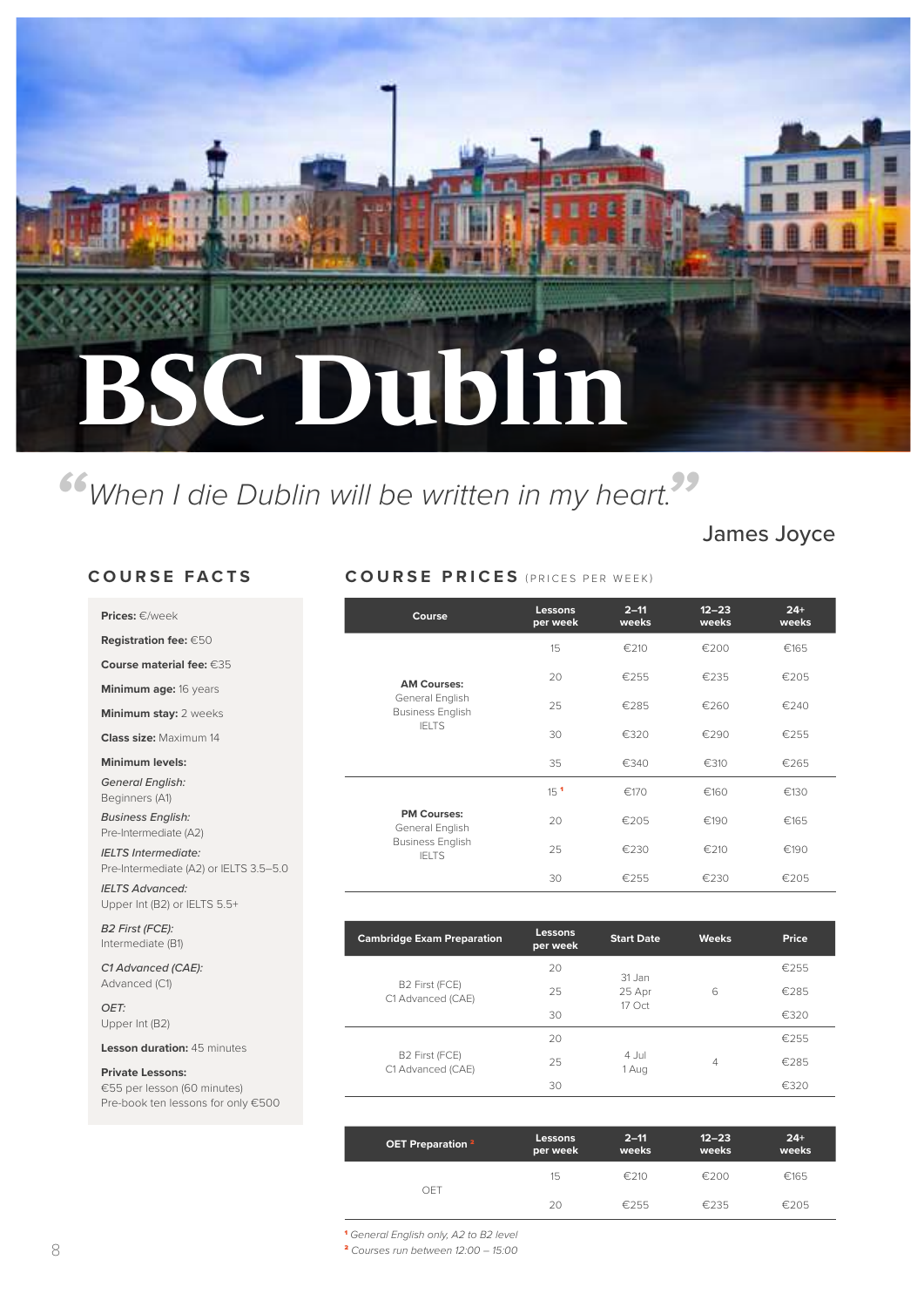#### **Residence – 16+ only** (Stay: Sunday to Saturday)

MAX 20 MIN DISTANCE TO SCHOOL

| Room Type                 | <b>Board Basis</b> | Price per<br>Week | Summer<br>(19 Jun-28<br>Aug) | Distance to<br>the school |
|---------------------------|--------------------|-------------------|------------------------------|---------------------------|
| Single (Private Bathroom) | Self-<br>catering  | €275              | £295                         | $20 \text{ min}$          |

**Accommodation finding fee:** €50

#### **AIRPORT TRANSFERS** (ONE WAY, PER PERSON)

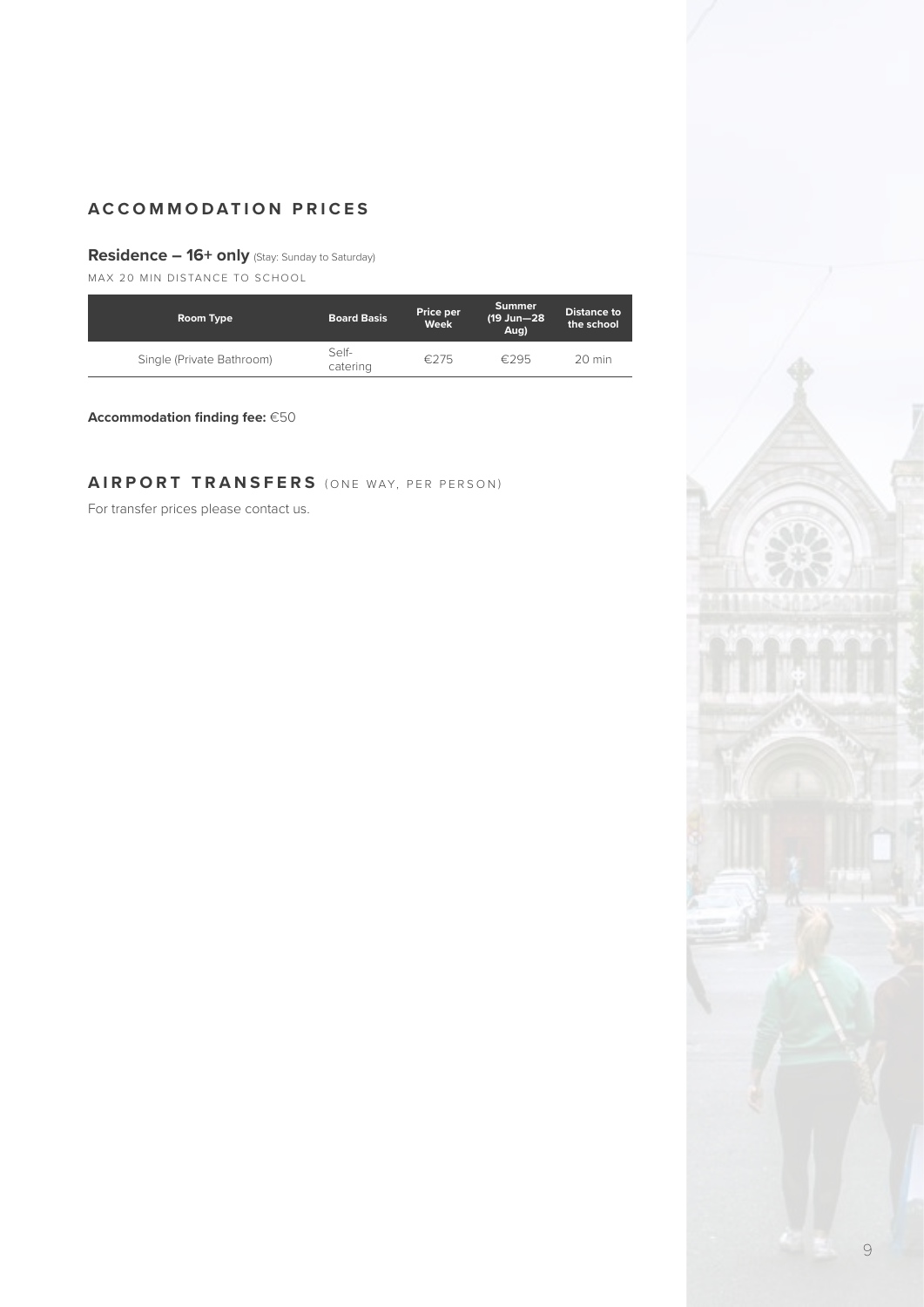## **Online Courses**

## *" it's the now big thing.* Donna J Abernathy *"Online learning is not the next big thing,*

**Prices:** £/week

**Registration fee:** Included

**Minimum age:** 16 years

**Minimum length:** 2 weeks

**Class size:**  Maximum 12

#### **Minimum levels:**

*General English:*  Beginners (A1)

*IELTS Preparation:* 

Pre-Intermediate (A2+) or IELTS 3.5–5.0 *B2 First (FCE):*

Intermediate (B1)

*C1 Advanced (CAE):* Advanced (C1)

**Lesson duration:** 45 minutes

**Private Lessons:** £50 per lesson (60 minutes) Pre-book ten lessons for only £450

#### **COURSE FACTS COURSE PRICES** (PRICES PER WEEK)

| Course                       | Lessons<br>per week | $1 - 3$<br>weeks | $4+$<br>weeks |
|------------------------------|---------------------|------------------|---------------|
|                              | 5                   | £60              | £54           |
| General English<br>(AM & PM) | 10                  | £110             | £99           |
|                              | 15                  | £150             | £135          |

| Course                   | Lessons<br>per week | $1 - 3$<br>weeks | $4+$<br>weeks |
|--------------------------|---------------------|------------------|---------------|
|                          | $5 + 2$             | £150             | £144          |
| <b>IELTS Preparation</b> | $10 + 2$            | £200             | £189          |
|                          | $15 + 2$            | £240             | £225          |

The above pricing consists of our General English programme with an additional 2 private lessons included. These lessons have been charged at £45 per lesson = £90 each week.

| <b>Cambridge Exam Preparation</b> | Lessons per<br>week | <b>Start Date</b> | 4 Weeks | 1 Week<br><b>Masterclass</b> |
|-----------------------------------|---------------------|-------------------|---------|------------------------------|
| B <sub>2</sub> First (FCE)        | 15                  | TBC.              | £600    | £180                         |
| C1 Advanced (CAE)                 | 15                  | TBC.              | £600    | £180                         |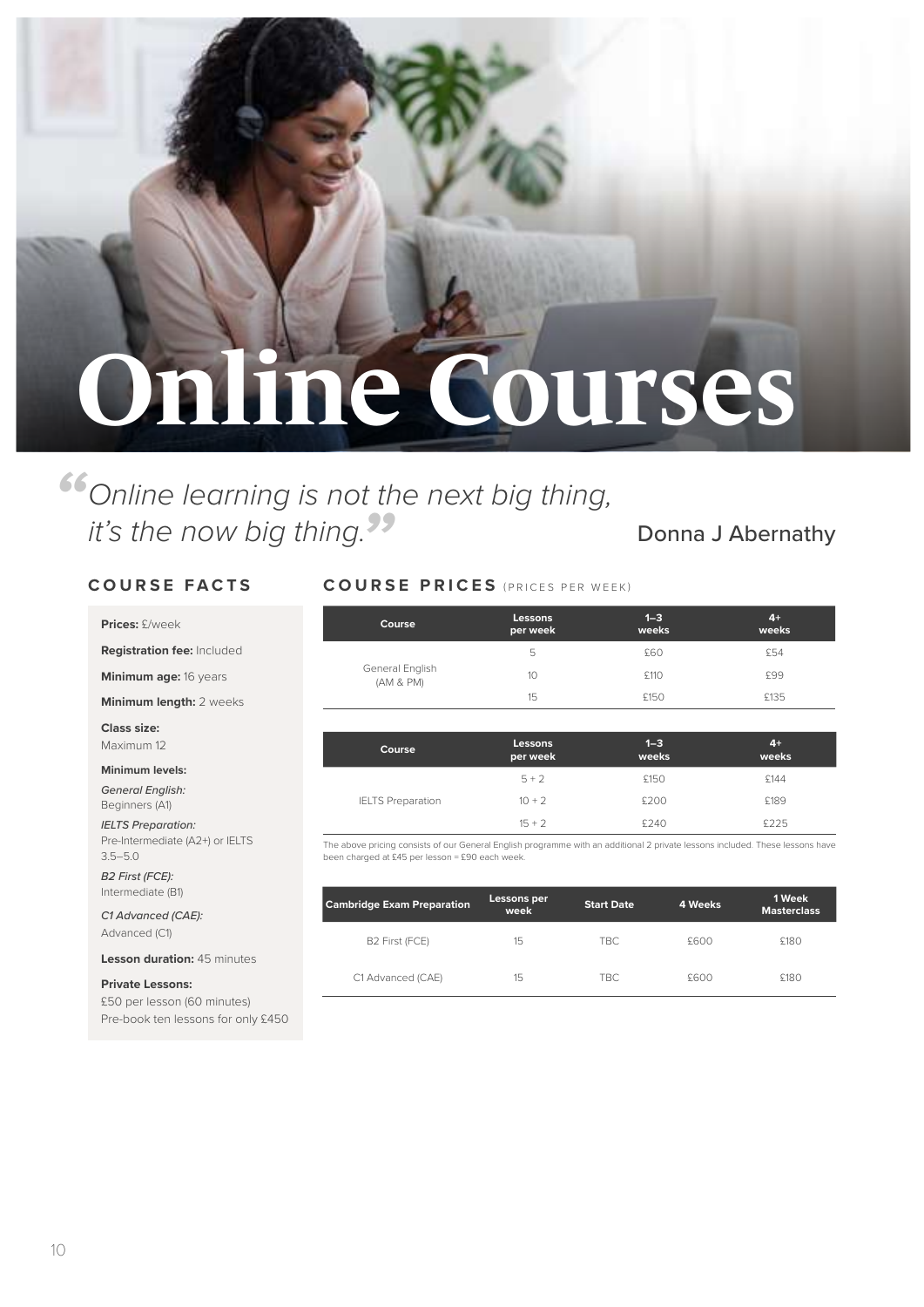#### **Course timetable**

#### **AM COURSES**

Courses take place in the morning between 09:00 – 15:30

#### **LESSONS PER WEEK**

 $10$  lessons  $= 75$  hours 15 lessons = 11.25 hours 20 lessons = 15 hours

25 lessons = 18.75 hours 30 lessons = 22.5 hours 35 lessons = 26.25 hours

**PM COURSES** Courses take place in the afternoon between

 $12:50 - 18:00$ 

#### **All of our course prices include:**

- Access to personal myBSC account
- First day placement test
- Use of collaboration hub
- Progress report (1 to 1 tutorial every 4 weeks)
- End of course report
- BSC Certificate (upon completion of course with a minimum of 90% attendance)

#### **Accommodation Information**

Twin & double rooms only available to 2 students booking together.

Early and late arrivals (before 12:00 and after 20:00) may be subject to a check-in fee. Please check at time of booking.

Most students will use public transport to get to the school – please check british-study.com for more information.

In London a partner agency (Hosts International) is responsible to accommodate student homestay requests.

#### **Insurance**

Before you arrive in the UK we strongly recommend that students take out insurance for their own financial and personal security.

Students' can take out their own insurance or take out the international student policy offered by Endsleigh which has been specifically designed for overseas students studying in the UK.

Endsleigh Insurance is available from £10 per week. Organising this is extremely easy and can be done at the same time as booking a course.

#### **SafeStay Package**

At BSC we want to make sure that students who want to come and study in the UK are able to do so safely. The BSC SafeStay package has been designed to ensure that students who have to quarantine on arrival have everything they need during this period to keep them comfortable, connected and able to continue with their studies. The package includes:

- Private Airport Transfer
- 2 Week Full Board Homestay
- 2 week English Online Lessons
- Online Social Programme
- Access to myBSC

Prices start from just £375. **Click here** for more details.

#### **PUBLIC HOLIDAYS 2021/22 (ENGLAND)**

**Christmas Day** Monday 27<sup>th</sup> December 2021

**Boxing Day** Tuesday 28th December 2021

**New Year's Day** Monday 3rd January 2022

> **Good Friday** Friday 15<sup>th</sup> April 2022

**Easter Monday** Monday 18th April 2022

**May Bank Holiday** Monday 2<sup>nd</sup> May 2022

**Spring Bank Holiday** Thursday 2<sup>nd</sup> June 2022

**Platinum Jubilee Bank Holiday** Friday 3<sup>rd</sup> June 2022

**Summer Bank Holiday** Monday 29<sup>th</sup> August 2022

**Boxing Day** Monday 26<sup>th</sup> December 2022

**Christmas Day** Tuesday 27th December 2022

**School Closure** Monday 27th December 2021 to Monday 3rd January 2022 Monday 26<sup>th</sup> December 2022 to Monday 2<sup>nd</sup> January 2023

#### **PUBLIC HOLIDAYS 2021/22 (IRELAND)**

**Christmas Day** Saturday 25<sup>th</sup> December 2021

**St. Stephen's Day** Sunday 26<sup>th</sup> December 2021

**New Year's Day** Saturday 1st January 2022

**St. Patrick's Day** Thursday 17th March 2022

**Easter Monday** Monday 18th April 2022

**May Bank Holiday** Monday 2<sup>nd</sup> May 2022

**June Bank Holiday** Monday 6<sup>th</sup> June 2022

**August Bank Holiday** Monday 1<sup>st</sup> August 2022

**October Bank Holiday**  Monday 31st October 2022

**Christmas Day** Sunday 25th December 2022

**St. Stephen's Day** Monday 26th December 2022

**School Closure** Monday 27th December 2021 to Friday 31st December 2021 Monday 26th December 2022 to Friday 30<sup>th</sup> December 2022

#### **OET COURSES**

Courses take place in the afternoon between 12:00 – 15:00